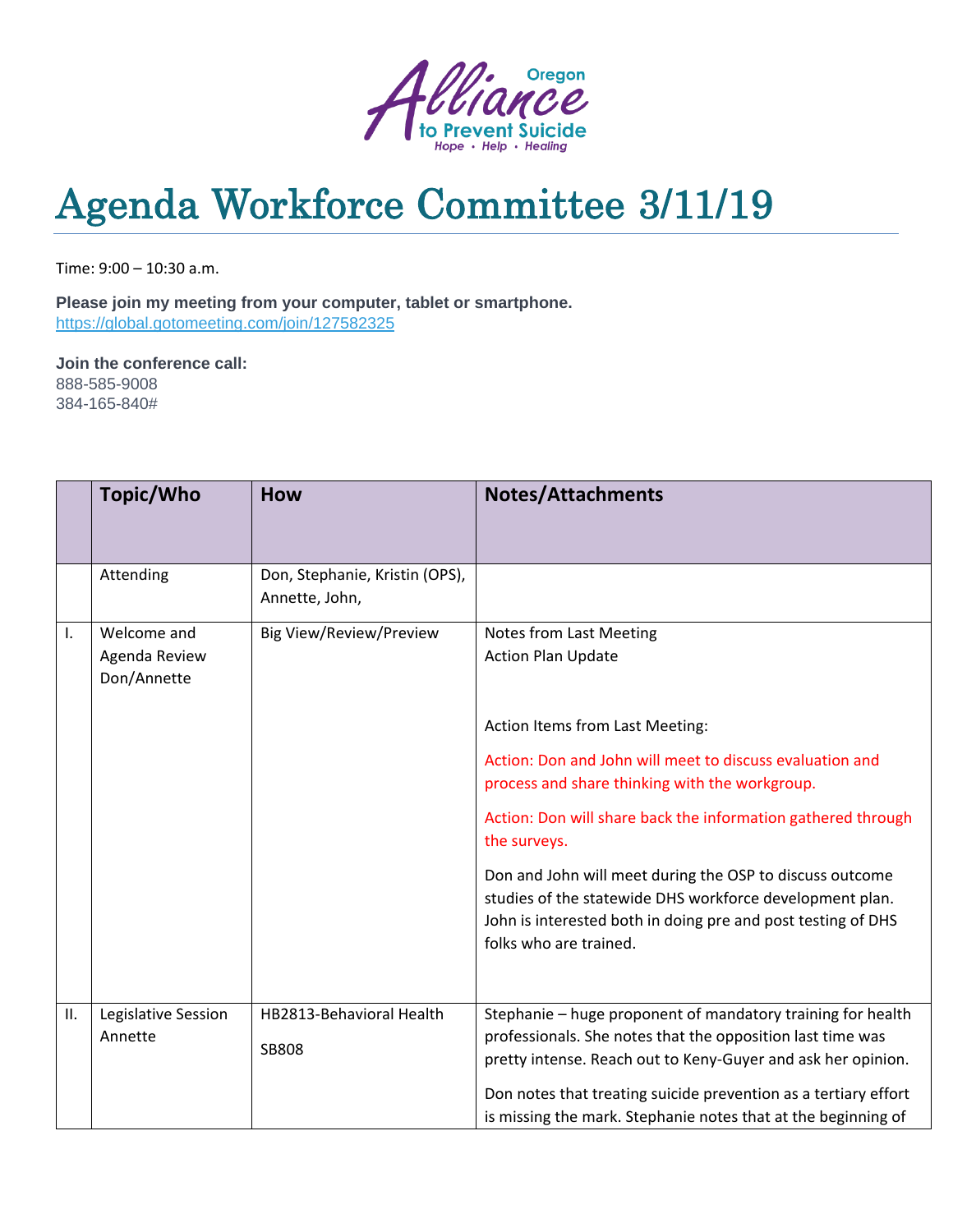

|      |                                           | the Opioid Crisis acupuncturists were required to take 3 hours<br>of courses around Opioid Crisis.                                                                                                                                                                               |
|------|-------------------------------------------|----------------------------------------------------------------------------------------------------------------------------------------------------------------------------------------------------------------------------------------------------------------------------------|
|      |                                           | We discussed coming up with a list of trainings that we<br>recommend and support.                                                                                                                                                                                                |
|      |                                           | We also talked about how to bring the medical profession on<br>board for the 2021 legislative session. Kristin notes that<br>pediatricians who have lost a patient to suicide are potential<br>allies and advocates in this work                                                 |
|      |                                           | Action: Kristin will send summary information about who has<br>taken the OPS training to us.                                                                                                                                                                                     |
|      |                                           | Stephanie and others may want to write letters in support.<br>Stephanie ask to get information for each bill coming up and<br>an invitation to testify. Kristin would like that as well.                                                                                         |
|      |                                           | Action: Annette, send updates as bills are scheduled to be<br>heard and encourage people to submit letters of support.                                                                                                                                                           |
| III. | <b>DHS Workforce</b><br>Initiative<br>Don | In November and December launched the first sessions with<br>managers. They had 30 people go through ASIST and SafeTalk.<br>Within the first few weeks of January, had 6 participants share<br>that they had engaged in an intervention with a referral. This<br>was with staff. |
|      |                                           | DHS has created a three-year plan for approval-with goal of<br>providing training for all 8500 DHS staff, develop ability to<br>train internally, and include as part of onboarding of new staff.                                                                                |
|      |                                           | They are beginning to schedule statewide training. Also want<br>to be sure to have resources available to staff.                                                                                                                                                                 |
|      |                                           | Also working with UO to evaluate                                                                                                                                                                                                                                                 |
|      |                                           | ASIST, SAFETALK, LIVING WORKS START (web based, 90<br>minutes)                                                                                                                                                                                                                   |
|      |                                           | Child Welfare has trainings scheduled for April-120 staff.<br>Scheduled four staff to go through the Training for Trainers.<br>Will be able to provide ASIST to managerial staff (90) in 2019<br>and 2020.                                                                       |
|      |                                           | DHS has strong partnerships with other organizations such as<br>Social Security Administration - will be training 120 staff in<br>ASIST. OHA is also tracking what DHS is doing-and will plan<br>on this in the future.                                                          |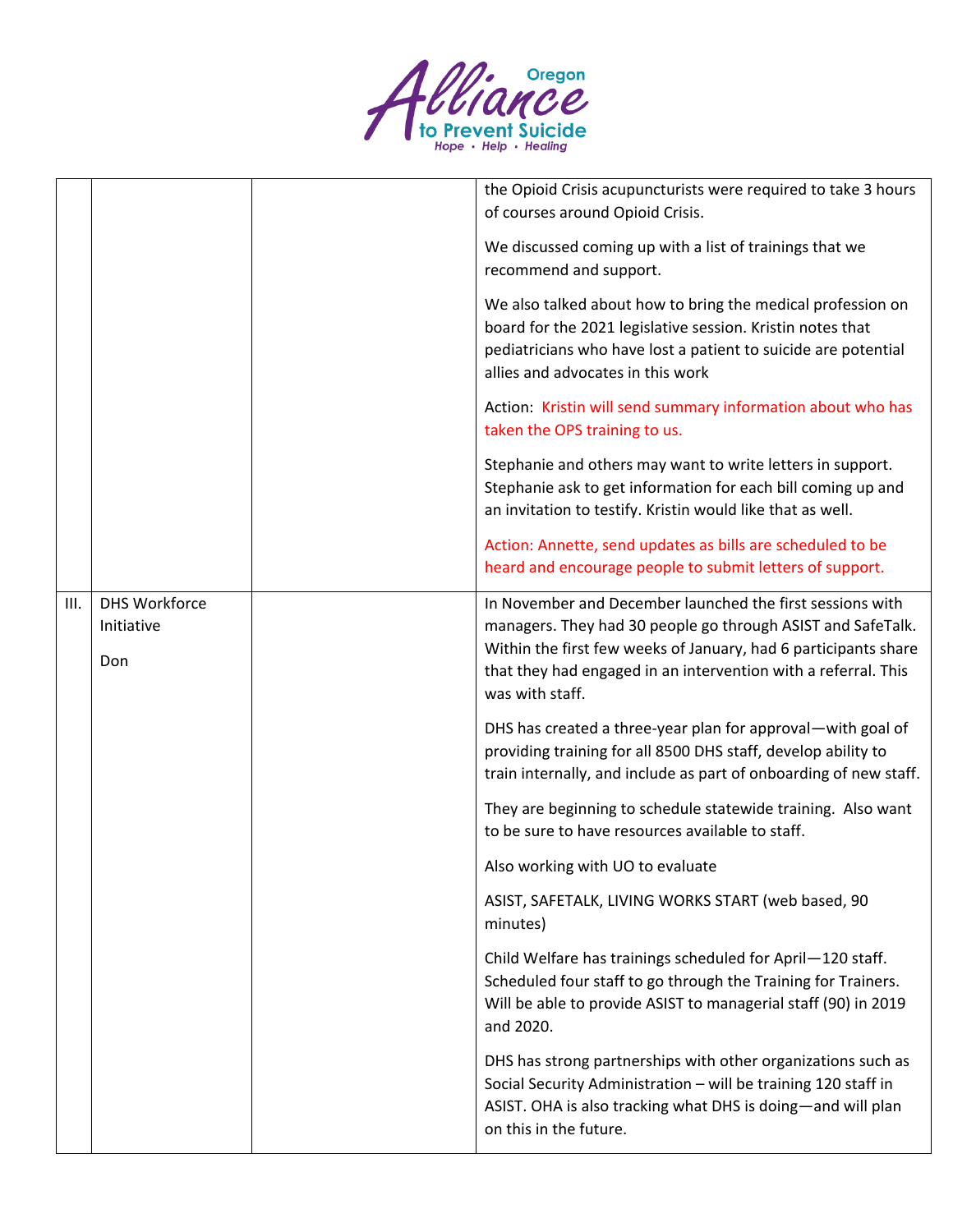

|      |                                                                  |                                                                                                          | Stephanie points to Connect for postvention resources and<br>AFSP for resources for survivors.<br>John shared that a small group met informally to talk about<br>getting an Attempt/Loss Advisory Group for the Alliance. Want<br>to highlight best-practice                                                                                                                                                                                                                                                                                                                                                                                                                                                                                                                                                         |
|------|------------------------------------------------------------------|----------------------------------------------------------------------------------------------------------|----------------------------------------------------------------------------------------------------------------------------------------------------------------------------------------------------------------------------------------------------------------------------------------------------------------------------------------------------------------------------------------------------------------------------------------------------------------------------------------------------------------------------------------------------------------------------------------------------------------------------------------------------------------------------------------------------------------------------------------------------------------------------------------------------------------------|
| III. | Setting Priorities for<br><b>Ongoing Work</b><br>Together<br>Don | Review previous action areas<br>identified.<br>Proposal: Making the Case<br>Paper<br>Feedback on outline | Annette asked about loss and attempt survivor groups-which<br>the plan says we are supposed to provide support around.<br>Stephanie notes that there is a training called-AnnMarie<br>Maratulis "A Voice At the Table" - it is designed for family<br>members of people who have attempted suicide. American<br>Association of Suicidology just published impacted family<br>members.<br>Action: Follow up by creating list of support groups. John's<br>students will do some follow up. Annette will also reach out to<br>Alliance members.<br>Action: Susan Keys-ask her to talk with the workforce<br>committee about her work.<br>Action: Follow up with Kristi Nix regarding how to get ready<br>for proposing medical professions are required to get suicide<br>prevention/intervention/management training. |
| IV.  | <b>Next Steps</b><br>Don/Annette                                 | Review Discussion, Clarify<br><b>Next Steps</b>                                                          | Second Monday at 9-10 a.m.                                                                                                                                                                                                                                                                                                                                                                                                                                                                                                                                                                                                                                                                                                                                                                                           |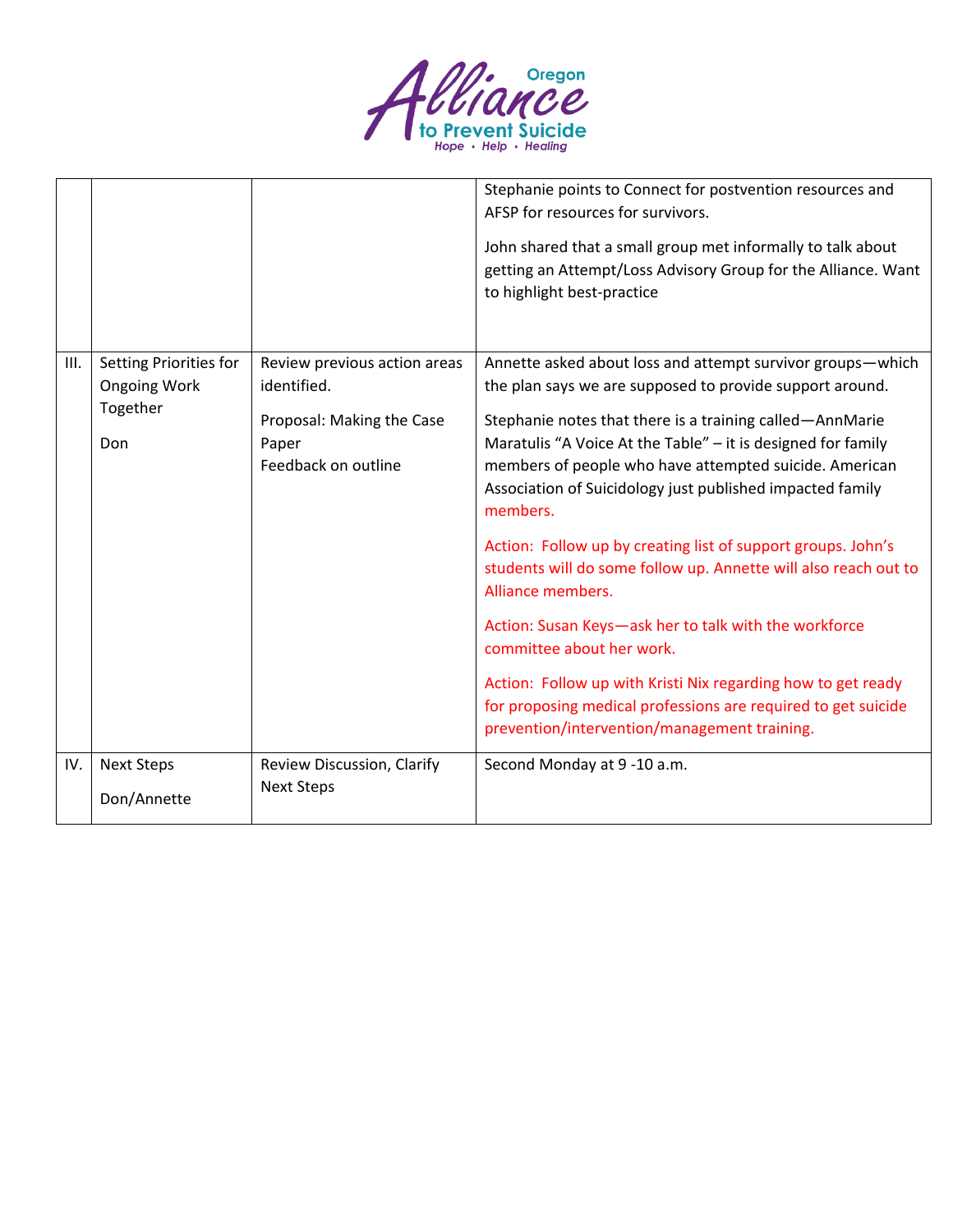

UPDATED March 11, 2019: Oregon Youth Suicide Intervention and Prevention Plan: **WORKFORCE** Committee Objectives, Actions and Measures COLORS GUIDE: <mark>COMPLETE</mark> \* <mark>ON TRACK</mark> \*<mark>DELAYED</mark> \* <mark>AT RISK </mark> \* ACTION STEP REVISED

| <b>YSIPP Objective</b>                                                                                                                                                  | <b>Suicide Prevention Alliance Action</b>                                                                                                                                                                                                                   | Performance<br>Measure/<br>Data Source<br>New or Existing? | <b>Notes</b>                                                                                                                                           | <b>Timeline/Status</b>                                                      |
|-------------------------------------------------------------------------------------------------------------------------------------------------------------------------|-------------------------------------------------------------------------------------------------------------------------------------------------------------------------------------------------------------------------------------------------------------|------------------------------------------------------------|--------------------------------------------------------------------------------------------------------------------------------------------------------|-----------------------------------------------------------------------------|
| <b>Strategic direction 2: Clinical and community preventive services</b>                                                                                                |                                                                                                                                                                                                                                                             |                                                            |                                                                                                                                                        |                                                                             |
|                                                                                                                                                                         | Goal 5. Promote efforts to address means safety among individuals with identified suicide risk.                                                                                                                                                             |                                                            |                                                                                                                                                        |                                                                             |
|                                                                                                                                                                         | Objective 5.1: Gather information needed to implement means safety programs as research becomes available.                                                                                                                                                  |                                                            |                                                                                                                                                        |                                                                             |
| 5.1.a. The Alliance will oversee a<br>strategic plan for developing,<br>implementing and evaluating<br>means safety counseling and other<br>programs that are research- | • Support HB 2526 means safety and<br>suicide prevention education bill.<br>Died (Support SB 719?)                                                                                                                                                          | <b>Bill enacted</b>                                        | SB 719 passed re: access to<br>lethal means for person at<br>suicide risk                                                                              | <b>Means Access January</b><br>2019<br><b>HB 2526</b>                       |
| informed, culturally relevant and<br>respectful of community values.                                                                                                    | • Determine a standard of practice<br>for means counseling and anyone<br>who comes into contact with<br>suicidal individuals or who are at<br>risk are trained in CALM or another<br>best practice.                                                         |                                                            | No progress on this yet;<br>assess whether this is still<br>priority for Workforce<br>Committee                                                        | March 2018                                                                  |
|                                                                                                                                                                         | Recommend that OHA create a<br>$\bullet$<br>clearinghouse of means safety<br>educational materials and<br>training resources, using<br>information gathered and<br>endorsed by the Workforce<br>Development committee of the<br>Alliance. (and distribute?) | Resource on<br>websites                                    | Pamphlet for gun owners<br>developed and distributed<br>by Susan Keys and Public<br>Health. Resources will be on<br>websites. No clearinghouse<br>yet. | Committee needs to<br>assess priority and<br>timeline for<br>clearinghouse. |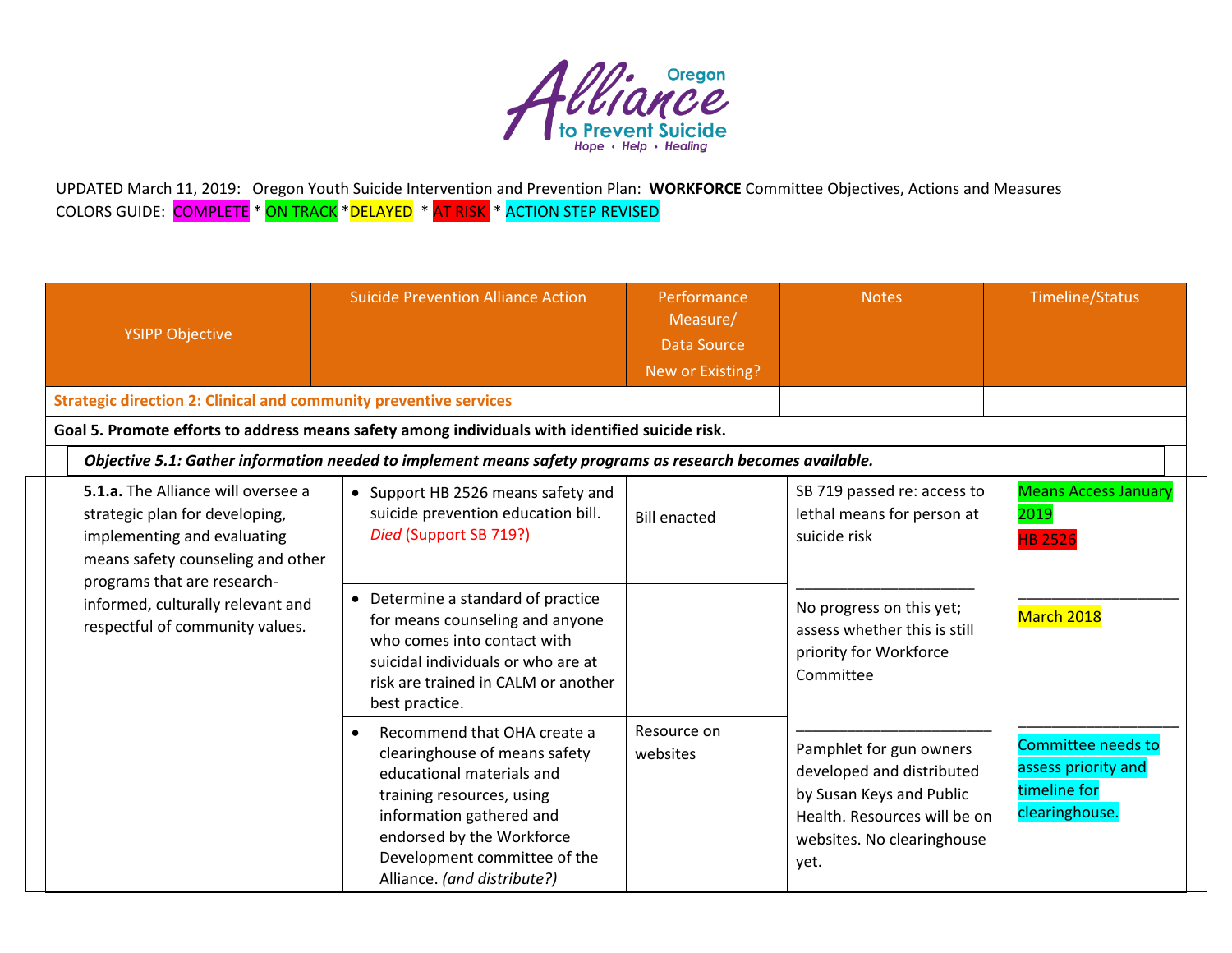

| <b>YSIPP Objective</b>                                                                                                                                                                                                                                                                                                                     | <b>Suicide Prevention Alliance Action</b>                                                                                                                                                                                                                                                                                                                                                                                                                                                                         | Performance<br>Measure/<br><b>Data Source</b><br>New or Existing? | <b>Notes</b>                                                                                                                                                                             | Timeline/Status                                                                                                           |
|--------------------------------------------------------------------------------------------------------------------------------------------------------------------------------------------------------------------------------------------------------------------------------------------------------------------------------------------|-------------------------------------------------------------------------------------------------------------------------------------------------------------------------------------------------------------------------------------------------------------------------------------------------------------------------------------------------------------------------------------------------------------------------------------------------------------------------------------------------------------------|-------------------------------------------------------------------|------------------------------------------------------------------------------------------------------------------------------------------------------------------------------------------|---------------------------------------------------------------------------------------------------------------------------|
| <b>Strategic direction 2: Clinical and community preventive services</b>                                                                                                                                                                                                                                                                   |                                                                                                                                                                                                                                                                                                                                                                                                                                                                                                                   |                                                                   |                                                                                                                                                                                          |                                                                                                                           |
|                                                                                                                                                                                                                                                                                                                                            | Goal 6. Provide training to community and clinical service providers on the prevention of suicide and related behaviors.                                                                                                                                                                                                                                                                                                                                                                                          |                                                                   |                                                                                                                                                                                          |                                                                                                                           |
|                                                                                                                                                                                                                                                                                                                                            | Objective 6.1: Provide training on suicide prevention to community groups with a role in the prevention of suicide and related behaviors.                                                                                                                                                                                                                                                                                                                                                                         |                                                                   |                                                                                                                                                                                          |                                                                                                                           |
| 6.1.d. Funding options will be<br>explored for ongoing sustainability<br>of best practice gatekeeper training<br>programs to increase early<br>recognition and build awareness of<br>warning signs, risk and protective<br>factors and to improve response to<br>at-risk children, youth and young<br>adults. Trainings should be held for | Expand MHFA trainings statewide.<br>$\bullet$<br>Recommend and support trainings for<br>facilitators of support groups.                                                                                                                                                                                                                                                                                                                                                                                           | Data statewide<br>rollout of Mental<br><b>Health First Aid</b>    | Mental Health First Aid<br>training expands. SAMSHA<br>proposal in.<br>AFSP has groups around<br>state. Committee has not<br>prioritized this item. It<br>needs additional<br>attention. | January 2017<br><b>June 2018</b><br><b>June 2019</b><br>Determine priority.<br><b>Explore partnerships to</b><br>achieve. |
| a wide array of community groups<br>and gatekeepers.                                                                                                                                                                                                                                                                                       | Recommend that OHA create a<br>$\bullet$<br>clearinghouse of evidence based<br>trainings for facilitators of support<br>groups and for behavioral health<br>clinicians and other health care<br>providers to help assess for suicide<br>risk, intervene in suicide prevention,<br>and promote safety among people at<br>risk for suicide, using information<br>gathered and endorsed by the<br>Workforce Development committee of<br>the Alliance. Further recommend that<br>OHA invest in certain evidence based |                                                                   | Working with DHS to<br>develop an approach for<br>training child welfare<br>workers.<br>List of SB48 courses on<br>OHA website<br>Committee needs better<br>understanding of OHA         | <b>Timeline To Be</b><br><b>Determined</b><br>November 2017<br>November 2018<br>November 2019                             |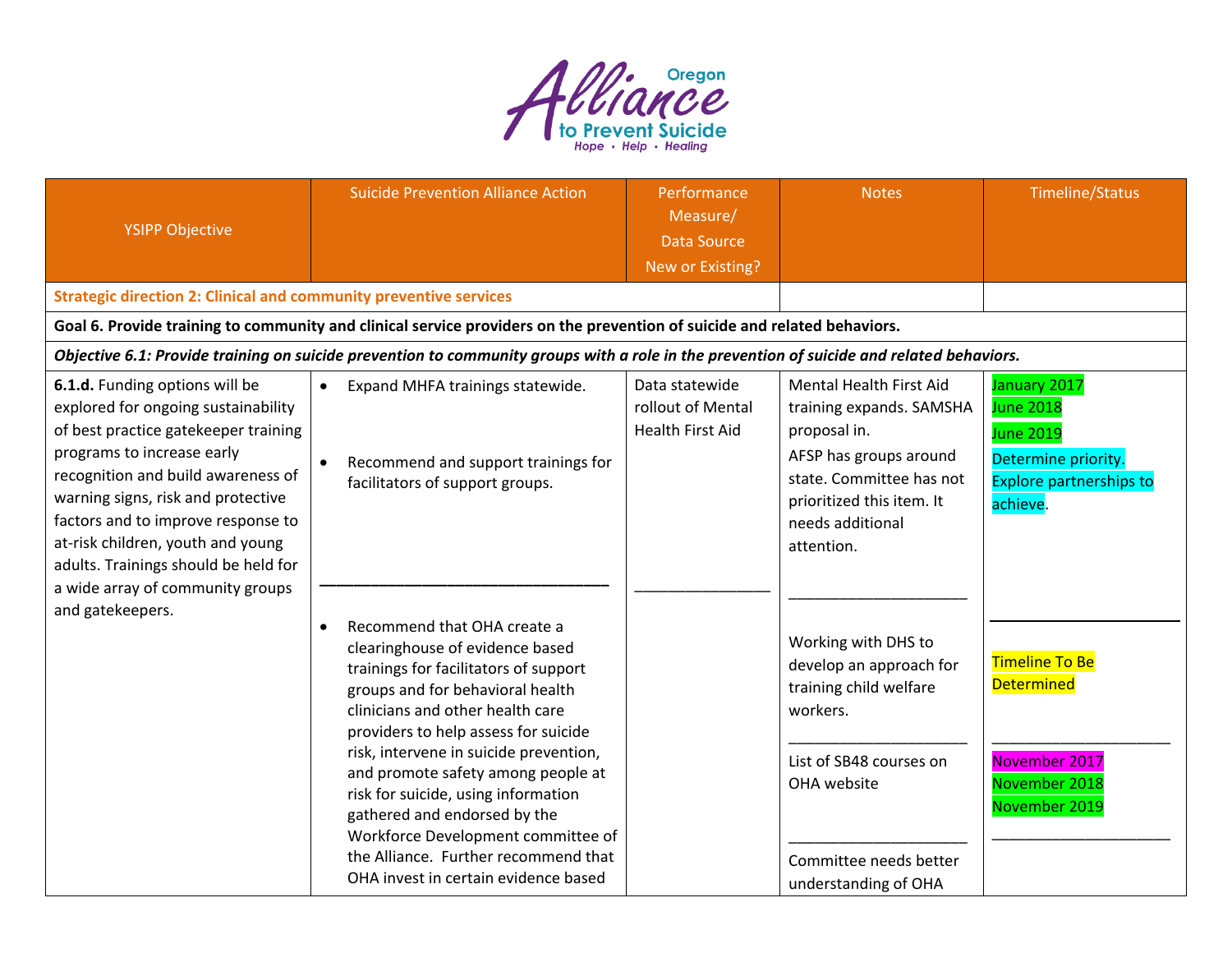

| <b>YSIPP Objective</b>                                                                                                                                                                                                                                                                                           | <b>Suicide Prevention Alliance Action</b>                                                                                                                                                                                                                                      | Performance<br>Measure/<br><b>Data Source</b><br>New or Existing? | <b>Notes</b>                                                                                                                                                             | <b>Timeline/Status</b> |  |  |
|------------------------------------------------------------------------------------------------------------------------------------------------------------------------------------------------------------------------------------------------------------------------------------------------------------------|--------------------------------------------------------------------------------------------------------------------------------------------------------------------------------------------------------------------------------------------------------------------------------|-------------------------------------------------------------------|--------------------------------------------------------------------------------------------------------------------------------------------------------------------------|------------------------|--|--|
| <b>Strategic direction 2: Clinical and community preventive services</b>                                                                                                                                                                                                                                         |                                                                                                                                                                                                                                                                                |                                                                   |                                                                                                                                                                          |                        |  |  |
|                                                                                                                                                                                                                                                                                                                  | trainings with exemplary outcomes<br>identified by the Workforce<br>Development committee of the<br>Alliance.                                                                                                                                                                  |                                                                   | current investment in this.<br>Currently using the<br>recommendations of<br>NREPP.                                                                                       |                        |  |  |
|                                                                                                                                                                                                                                                                                                                  | Objective 6.2: Provide training to mental health and substance abuse providers on the recognition, assessment and management of at-risk behavior, and the<br>delivery of effective clinical care for people with suicide risk.                                                 |                                                                   |                                                                                                                                                                          |                        |  |  |
| 6.2.b. OHA will develop a plan to<br>meet the training needs for<br>behavioral and health care<br>providers, including an analysis of<br>Washington State statutes, to<br>identify, intervene, assess, provide<br>means safety counseling, treat and<br>manage patients with suicidal<br>thoughts and behaviors. | Recommend standardized means<br>$\bullet$<br>safety counseling behavioral and other<br>health care providers - CALM or other<br>best practice.                                                                                                                                 |                                                                   | Check in re OHA progress<br>on this. Alliance working<br>with legislators to amend<br>SB48 to require training.                                                          | January 2017           |  |  |
| 6.2.c. OHA will assess the needs of<br>publicly funded health systems,<br>clinics and hospitals to require<br>training for health care workers to<br>identify suicide risk, conduct means<br>safety counseling, refer to care,<br>treat and follow up with patients at<br>risk of suicide.                       | Support SB 0048 (CEUs for suicide risk<br>$\bullet$<br>assessment and intervention and offer<br>revisions. (done)<br>Develop training list to help behavioral<br>$\bullet$<br>and other health workforce to<br>complete CEU requirements and<br>recommend requirements to OHA. | *List on web page<br>*Data collected for<br><b>SB 48</b>          | SB48 Passed<br>List of trainings posted on<br>OHA web page.<br>Legislative action in FY18-<br>19 to add requirement for<br>behavioral health<br>workforce to be trained. | December 2019          |  |  |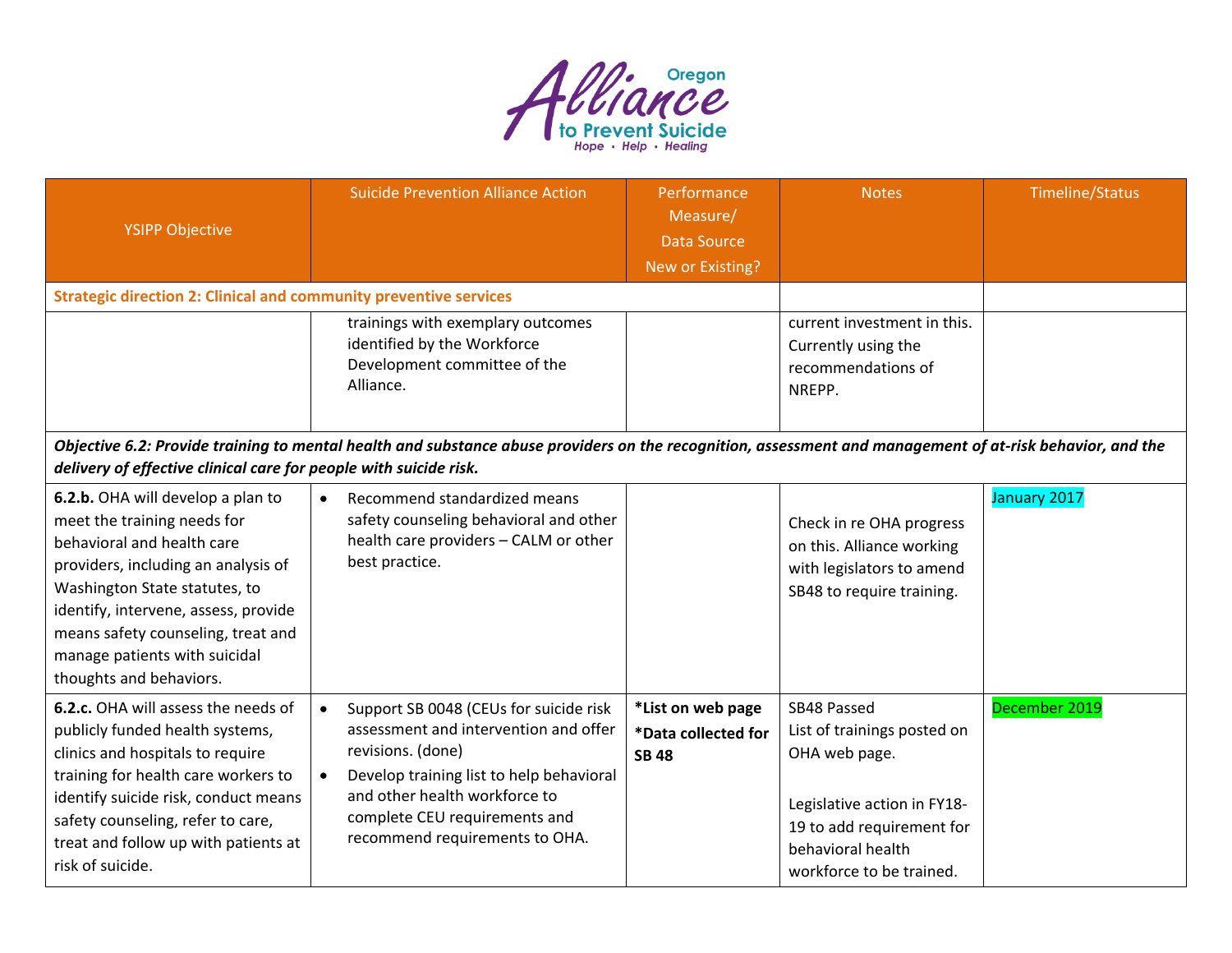

| <b>YSIPP Objective</b>                                                                                                                                                                                                                                                                                                                                           | <b>Suicide Prevention Alliance Action</b>                                                                                                                        | Performance<br>Measure/<br><b>Data Source</b><br>New or Existing? | <b>Notes</b>                                                                                                                               | Timeline/Status  |  |
|------------------------------------------------------------------------------------------------------------------------------------------------------------------------------------------------------------------------------------------------------------------------------------------------------------------------------------------------------------------|------------------------------------------------------------------------------------------------------------------------------------------------------------------|-------------------------------------------------------------------|--------------------------------------------------------------------------------------------------------------------------------------------|------------------|--|
| <b>Strategic direction 2: Clinical and community preventive services</b>                                                                                                                                                                                                                                                                                         |                                                                                                                                                                  |                                                                   |                                                                                                                                            |                  |  |
|                                                                                                                                                                                                                                                                                                                                                                  |                                                                                                                                                                  |                                                                   | To be updated annually                                                                                                                     |                  |  |
| <b>Strategic direction 3: Treatment and support services</b>                                                                                                                                                                                                                                                                                                     |                                                                                                                                                                  |                                                                   |                                                                                                                                            |                  |  |
|                                                                                                                                                                                                                                                                                                                                                                  | Goal 8. Promote and implement effective clinical and professional practices for assessing and treating those identified as being at risk for suicidal behaviors. |                                                                   |                                                                                                                                            |                  |  |
| Objective 8.1: Adopt and implement guidelines to effectively engage families and concerned others, when appropriate, throughout entire episodes of care for<br>persons with suicide risk.                                                                                                                                                                        |                                                                                                                                                                  |                                                                   |                                                                                                                                            |                  |  |
| 8.1a OHA, in collaboration with CSAC,<br>will work with behavioral health and<br>primary care health providers, peers,<br>prevention specialists, faith-based<br>communities and suicide prevention<br>advocates to identify and establish<br>model guidelines to provide peer<br>support for parents, family of choice<br>and siblings of persons with suicidal | CSAC suicide prevention committee<br>will develop a guidebook for families<br>in the E.R.                                                                        | Resource posted<br>on<br>website/printing<br>and distribution     | <b>CSAC Suicide Prevention</b><br>committee wrote guide.<br>Alliance reviewed and will<br>post on the website and<br>promote distribution. | <b>July 2018</b> |  |